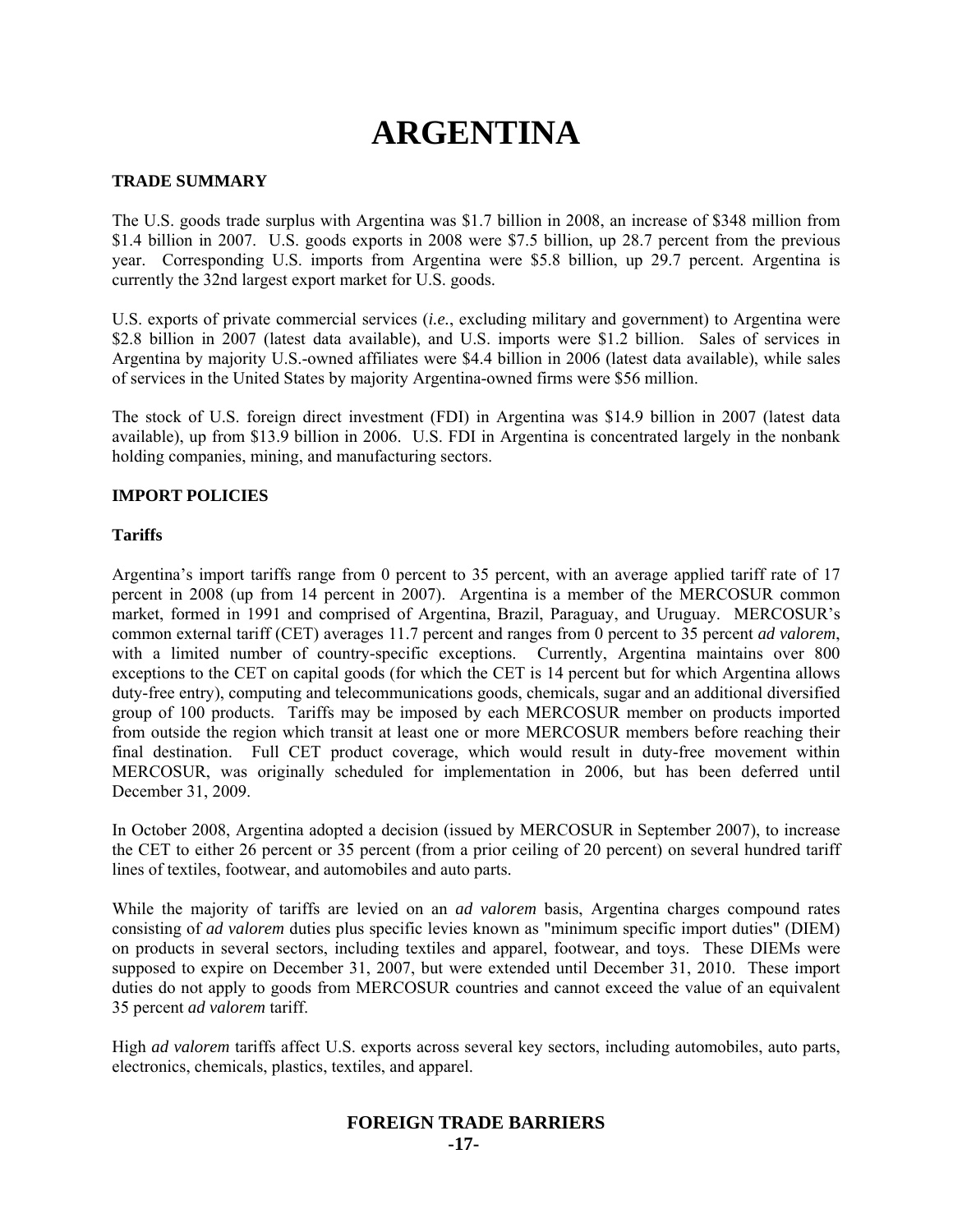Since 2007, Argentina has imposed a specific duty safeguard on imports of recordable compact discs. The safeguard is scheduled to be phased out by May 2010.

# **Nontariff Barriers**

Argentina imposed new customs and licensing procedures and requirements in October 2008 which, combined with a series of measures implemented in July 2007 and August 2007, could make importing U.S. products and products from third-country U.S affiliates more difficult. The measures include additional inspections, port-of-entry restrictions, expanded use of reference prices, and requirements for importers to have invoices notarized by the nearest Argentine diplomatic mission when imported goods are below reference prices. A number of U.S. companies with operations in Argentina have initially expressed concern that the October 2008 measures could delay and make imports of intermediate and final goods from the United States and from their third-country affiliates more costly. While measures introduced in 2007 applied mainly to goods from China, India, Hong Kong, North and South Korea, Indonesia, Malaysia, Pakistan, the Philippines, Taiwan, Thailand, Singapore, and Vietnam, the 2008 measures are not country-specific. In response to U.S. Government inquiries, Argentine government officials have asserted that all of these measures are nondiscriminatory and WTO-consistent.

Customs External Note 87/2008 of October 2008 establishes administrative mechanisms that could restrict the entry of products deemed sensitive, such as textiles, apparel, footwear, toys, electronic products, and leather goods, among others. The stated purpose of the measure is to prevent underinvoicing. While restrictions are not country-specific, they are to be applied more stringently to goods from countries considered "high risk" for under-invoicing, and to products considered at risk for underinvoicing as well as trademark fraud. The full text of the Note is at http://www.infoleg.gov.ar/infolegInternet/anexos/145000-149999/145766/norma.htm. In October 2008 discussions with the U.S. Government, members of the U.S. private sector noted no additional unusual import processing delays and agreed to alert U.S. officials to any significant changes in import processing times related to the new measures.

Another measure, Disposition 16/2008, went into effect on November 5, 2008, and imposed new "automatic" license requirements on 1,200 different types of consumer goods, which collectively represented approximately \$3.1 billion in imports in 2007 (about 7 percent of total imports that year). Products affected include food and drink, pet food, computer and audio equipment, cars, bicycles, cameras, mattresses, telephones, toys and watches. The licenses will, according to public comments by the Secretary of Industry, be issued 48 hours to 72 hours after application.

Customs Resolution 52 of 2007 restricts the ports-of-entry for numerous goods, including sensitive goods classified in 20 Harmonized Tariff Schedule (HTS) chapters (*e.g.* textiles, shoes, electrical machinery, metal and certain other manufactured goods, and watches). Partial limitations on ports-of-entry are applied to plastic household goods, leather cases and apparel, porcelain and ceramic tableware and ornaments, household glass goods, imitation jewelry, household appliances, pots and pans, computers, car parts, motorcycles and parts, bicycles and parts, lamps, and toys. The government of Argentina has listed products limited to certain ports-of-entry, and the ports-of-entry applicable to those products at http://www.infoleg.gov.ar/infoleg Internet/anexos/130000-134999/131847/norma.htm.

Depending on their country of origin, many of these products are also subject to Customs External Note 58 of 2007, which revised some reference prices and set new ones on over 7,000 tariff lines. This Note expands selective, rigorous "red channel" inspection procedures (via Resolution 1907 of 2005 and amplified by Customs External Note 55 in 2007) to a broader range of goods and requires importers to

# **FOREIGN TRADE BARRIERS -18-**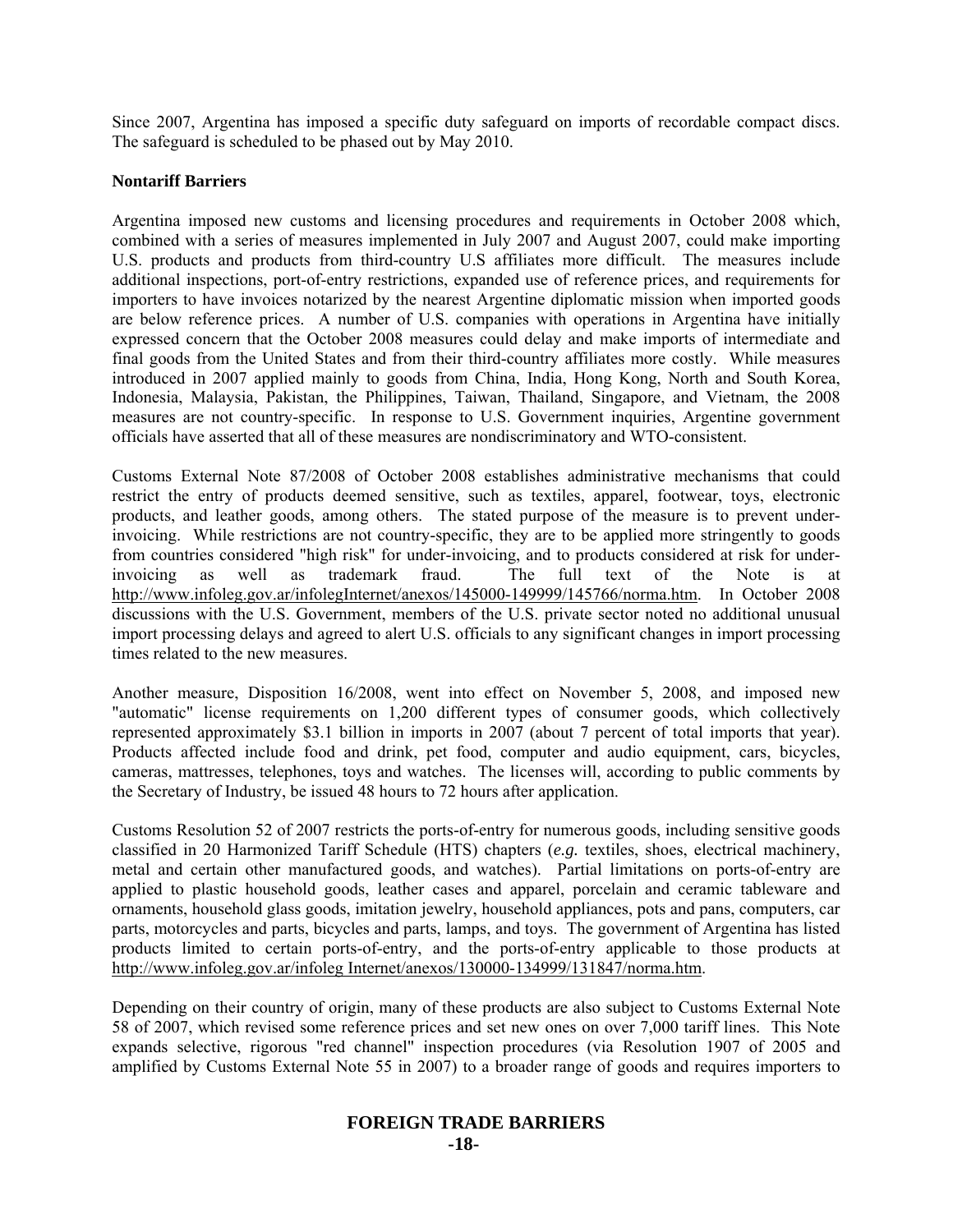provide guarantees for the difference of duties and taxes if the declared price of an import is lower than its reference price.

Customs External Note 57 of 2007, which the government of Argentina indicated was designed to discourage under-invoicing and fraudulent under-payment of customs duties, requires importers of any goods from designated countries which are invoiced below the reference prices to have the invoice validated by both the exporting country's customs agency and the appropriate Argentine Embassy or Consulate in that country. The government of Argentina has made the list of reference prices and applicable countries (the Annex to Customs External Note 58) available at http://www.infoleg.gov.ar/infolegInternet/anexos/130000-134999/131630/notaext58-2007-sup.doc.

Since 2005, the government of Argentina has required non-automatic licenses on shoes, requiring certificates that are valid for only 120 days and whose issuance involves procedures that, according to the private sector, are burdensome. There is an automatic license requirement for most footwear imports; the government of Argentina says this requirement is needed for informational purposes. Some U.S. companies, however, claim it is designed to delay footwear imports.

Also since 2005, the government has required non-automatic import licenses for toys. Obtaining a license requires review by three different offices in the Ministry of Economy. The process generally takes 120 days, partly due to a backlog of license applications. Once issued, the certificates are valid for 60 days. Previously high and variable specific duties on toys were reduced to a maximum 35 percent *ad valorem*  equivalent tariff in January 2007.

Also since 2005, the government of Argentina has requested private sector companies to negotiate and abide by sector-specific voluntary price caps aimed at limiting price increases on key components of the consumer price index, especially in Argentina's basic consumption basket. Sectors in which voluntary price accords have been negotiated include a variety of foodstuffs, personal hygiene and cleaning products, and pharmaceuticals. Informally controlled gasoline and diesel fuel prices have risen significantly in 2008, but remain significantly below prices in neighboring countries. The government, which had largely frozen public utility electricity and natural gas rates since 2002, has recently allowed selective increases targeting industrial and large users, through these rates remain significantly below those of neighboring countries.

Argentina prohibits the import of many used capital goods. Used capital goods which can be imported are subject to a 6 percent import tariff. Some used machinery imports are allowed, but only if repaired or rebuilt. The Argentina-Brazil Bilateral Automobile Pact also bans the import of used self propelled agricultural machinery, unless it is rebuilt. Imports of used clothing are prohibited through June 2010, except when donated to government or religious organizations, as established by Resolution 367 in 2005. Argentina prohibits the importation and sale of used or re-treaded tires, used or refurbished medical equipment, including imaging equipment, and used automotive parts.

A fee of 0.5 percent to fund the government of Argentina's compilation of trade data is assessed on most imports (90 percent of all HTS lines).

A draft law (D-6172-05) currently pending in Argentina's Chamber of Deputies would restrict the sale of dietary supplements to pharmacies.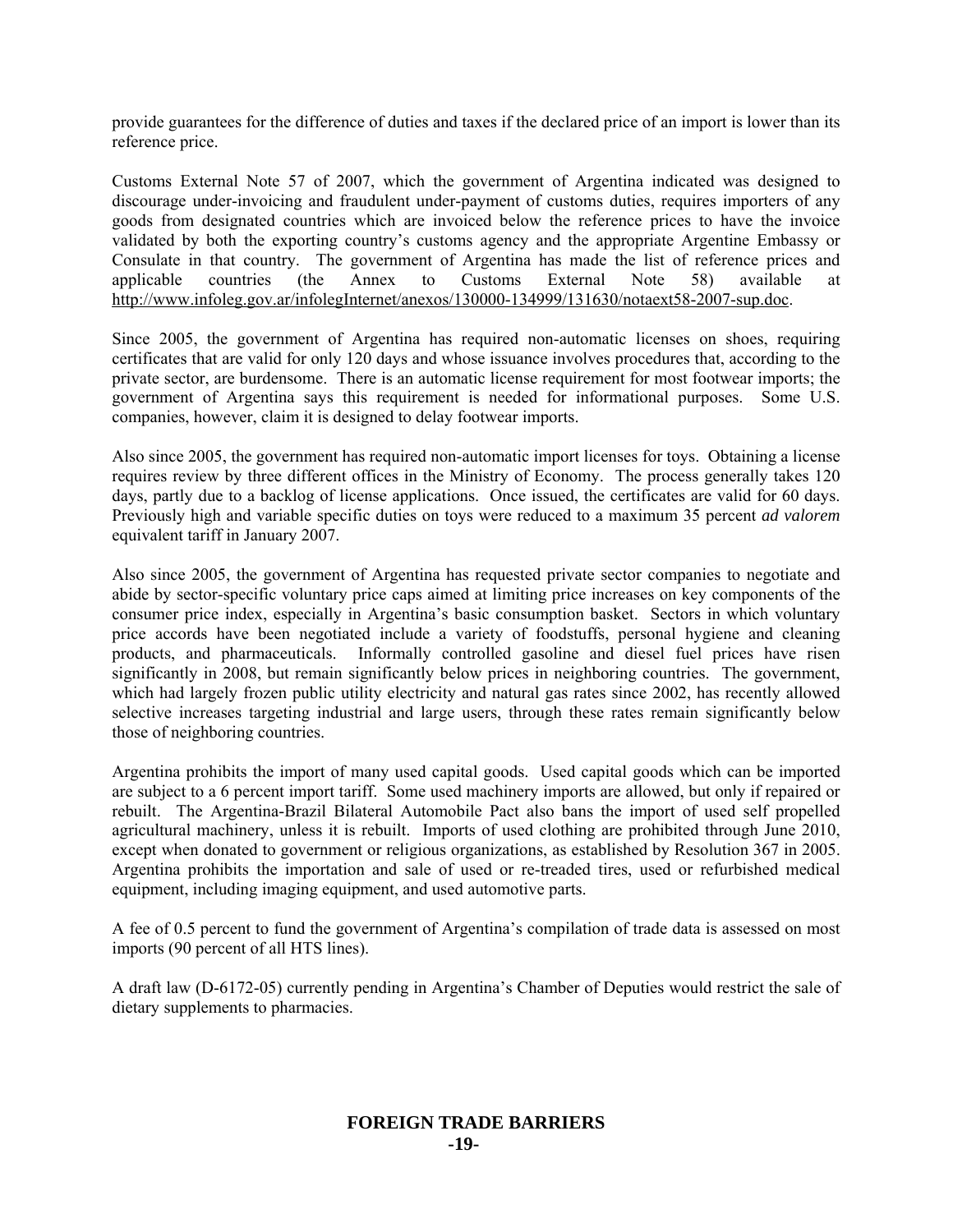#### **Customs Procedures**

In 2008, Argentina's Federal Administration for Public Revenue revised certificate of origin requirements for a long list of products with nonpreferential origin treatment, including textiles, motorcycles, steel products and household appliances through External Note 2 (which replaced External Note 13 from 2006).

In 2005, AFIP Resolution 1811 modified the import-export regime applied to couriers. It reduced the maximum value of express delivery service shipments from \$3,000 to \$1,000 for which simplified customs clearance procedures are applied. Additionally, couriers now are considered importers and exporters of goods, rather than transporters, and also must declare the tax identification codes of the sender and addressee, both of which render the process more time consuming and costly. These regulations increase the cost not only for the courier, but also for users of courier services. The U.S. Government has raised these policies with the Ministry of Federal Planning, Public Investment and Services; the Directorate of Customs; and the Secretariat of Air Transport.

# **EXPORT POLICIES**

Following the 2002 currency devaluation, the government of Argentina imposed export taxes on all but a few exports, including significant export taxes on key hydrocarbon and agricultural commodity exports, in order to generate revenue and increase domestic supplies of these commodities to constrain domestic price increases. In many cases, the export tax for raw materials is higher than that of the processed product to encourage development of domestic value added production. Crude hydrocarbon export taxes are indexed to world commodity benchmarks. Total export tax revenue in 2007 was equal to 11.8 percent of the value of all Argentine exports (up from 10.3 percent in 2006), including goods not subject to export taxes.

Other export taxes continue to be actively managed by the government of Argentina. In November 2007, export taxes on the following major agricultural commodities were increased: soybeans to 35 percent; soybean oil and soybean meal to 32 percent; corn to 25 percent; wheat to 28 percent; sunflower seeds to 32 percent; and sunflower meal and sunflower oil to 30 percent. The export tax on biodiesel was increased from 5 percent to 20 percent in 2007, with a 2.5 percent rebate. The differential taxes between raw and processed products create large incentives to process those commodities locally - particularly for soybeans, which are turned into oil and in turn provide the feedstock for Argentina's rapidly growing biodiesel industry.

In 2008, the Argentine Congress passed legislation that mandated grain traders to pay increased taxes on exports registered prior to the increase in export taxes, if they could not prove that they had acquired the grains and oilseeds prior to the tax increase. The government of Argentina is now seeking to collect retroactively export taxes on an estimated 24 million tons of grain exports. The U.S. Government has raised concerns about these efforts to collect export taxes retroactively with senior Argentine government officials, noting that they prejudice U.S. company interests and adversely affected Argentina's investment climate.

Along with applying high export taxes, the government of Argentina requires export registration for major commodities before an export sale can be shipped. This process has been used to control the quantity of goods exported, thereby guaranteeing domestic supply. Prior to the increases in export taxes in November 2007, the export registration process was closed for soybeans, corn, and wheat. Export registrations of wheat, corn, beef, and dairy products continue to be subject to periodic restrictions to guarantee domestic supplies. The government of Argentina also implemented Resolution 543 in May

# **FOREIGN TRADE BARRIERS**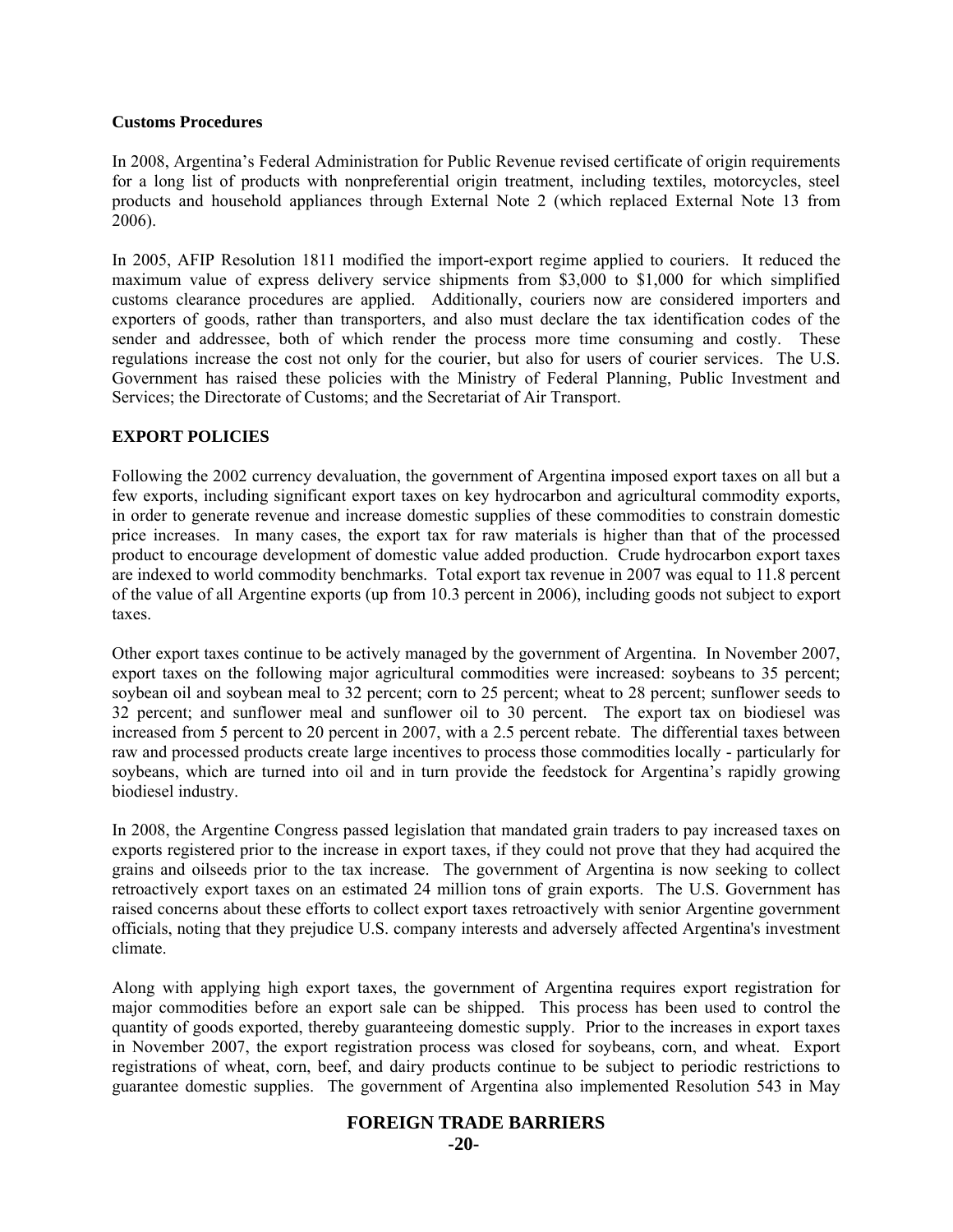2008, which imposes additional time restrictions on grain and oilseed exports. Under current requirements, exporters are required to export the product within 45 days of registration, with an extension of this time period up to 180 days only possible for exporters who pay the export tax in advance of receiving the export license.

Export taxes on beef and other restrictions on beef exports have been applied with the aim of increasing local supply and avoiding further increases in domestic beef prices. The government of Argentina increased controls on beef exports in the first half of 2008 in order to guarantee domestic supplies. While increasing the beef export quota to approximately 45,000 tons per month, the government also implemented a new system by which beef packing plants are required to have at least 75 percent of their warehouse capacity full to be able to export the excess above that level. The National Organization of Control of Agricultural Commercialization administers the Registry of Export Operations under the provisions of Resolution 3433/2008 of August 27, 2008. All exports must be registered and the government has the authority to reject or delay exports depending on domestic price and supply conditions.

Exporters may claim reimbursement for some domestically paid taxes, including value added tax (VAT) reimbursements. The average non-VAT export reimbursement rate is 4.2 percent of export value. The government eliminated some non-VAT reimbursements for food products (including milk and dairy products, and vegetable oils) in 2005 to influence domestic prices of those goods, but reinstated some in 2006.

# **STANDARDS, TESTING, LABELING, AND CERTIFICATION**

In 2000, Resolution 287 established strict labeling requirements for footwear and textiles with respect to, *inter alia*, print size, attachment to the garment, and information contained (including country of origin and importer name). Importers complain that such requirements significantly delay import processing.

# **Sanitary and Phytosanitary Measures**

In 2002, Resolution 816 established a framework for all agricultural product imports overseen by the Argentine Animal and Plant Inspection and Food Safety Agency (SENASA). This resolution authorizes SENASA to inspect those processing and packing plants that intend to export to Argentina. In 2006 and 2007, SENASA requested several plant inspections prior to issuance of import permits. The United States is currently seeking SENASA recognition of equivalency for the U.S system, rather than undergoing plant-by-plant inspections. This process has begun with U.S. poultry products.

Argentina banned imports of U.S. poultry products in 2002 due to concerns of Avian Influenza and Exotic Newcastle Disease. In September 2005, Argentina allowed for the importation of poultry genetics (dayold chicks and hatching eggs). The United States continually urged Argentina to fully open its market to all poultry products. In November 2008, Argentina conducted an equivalency systems audit of the U.S. poultry inspection system. A successful system audit would avoid the need for implementing plant-byplant inspections for poultry and potentially other products subject to Resolution 816.

The government of Argentina banned import of all products of ruminant origin, including beef and lamb, from the United States after a case of Bovine Spongiform Encephalopathy (BSE) was discovered in Washington State in December 2003. In August 2006, Argentina issued Resolution 315, in which it adopted import requirements consistent with the World Organization for Animal Health (OIE) requirements with regard to BSE for dairy products, bovine semen and embryos, hides and skins, and other similar products. The government of Argentina has not, however, implemented revised

# **FOREIGN TRADE BARRIERS**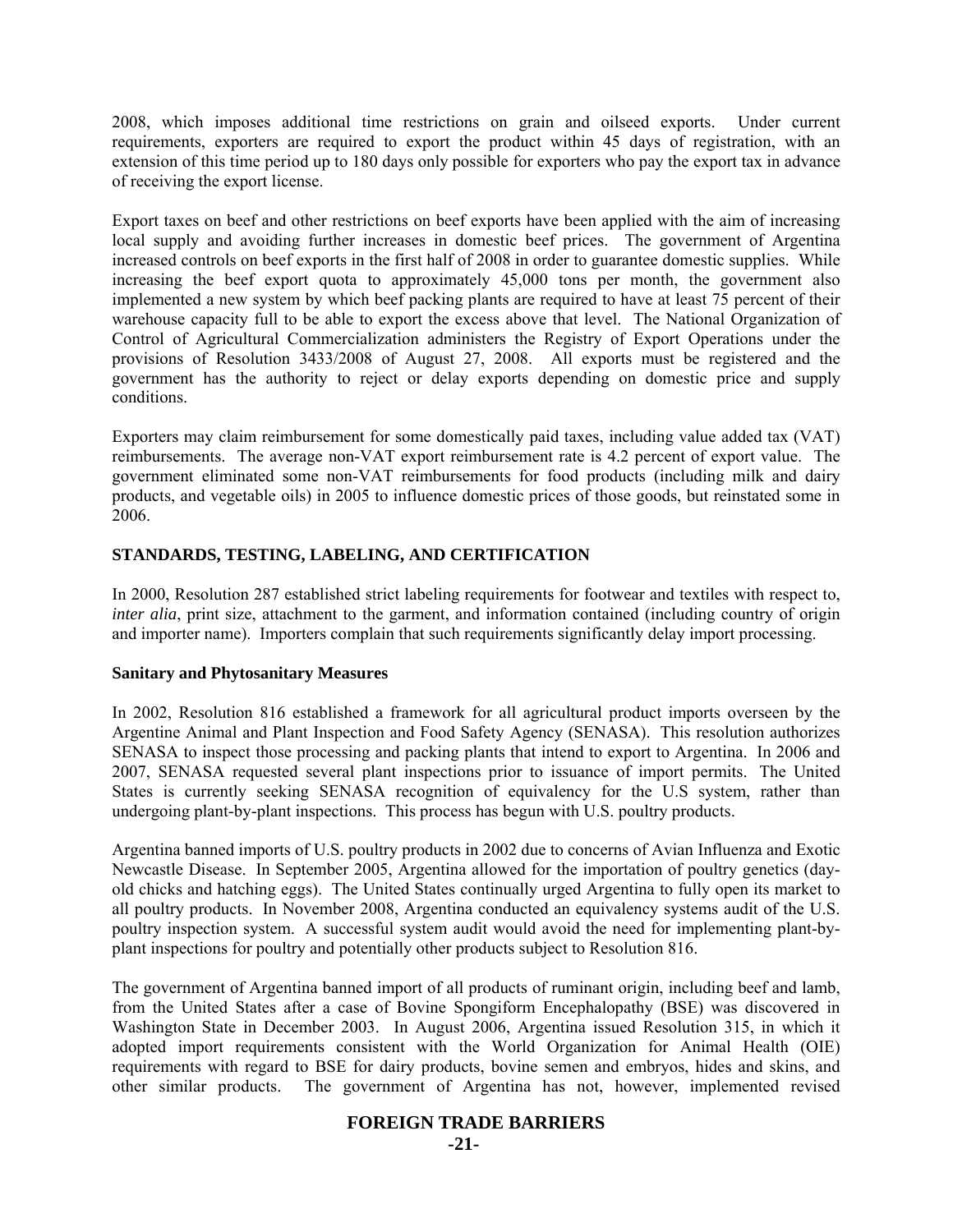requirements to reflect the May 2007 OIE decision, which classified the United States as "controlled risk" for BSE. The United States continues to engage with the relevant Argentine government agencies to open its market for all beef and beef products from the United States on the basis of the OIE guidelines and the OIE's classification of the United States as "controlled risk" for BSE.

# **INTELLECTUAL PROPERTY RIGHTS (IPR) PROTECTION**

Argentina's lack of adequate and effective intellectual property protection remains a concern for the United States. Argentina has been on the Special 301 Priority Watch List since 1996. Although cooperation has improved between Argentina's enforcement authorities and the U.S. copyright industry, and the Argentine Customs authority has taken steps to improve enforcement, the United States encourages stronger IPR enforcement actions to combat the widespread availability of pirated and counterfeit products. Civil damages have not proven deterrent and in criminal cases the judiciary is reluctant to impose deterrent penalties, such as prison sentences.

Argentine customs and other government authorities generally cooperate with U.S. industry efforts to stop shipments of pirated merchandise. In 2007, Argentine customs, in close collaboration with the private sector, instituted a program in which registered trademark owners are notified of imports using their trademarks. Working with those trademark owners, customs authorities have significantly increased seizures of goods with counterfeit trademarks. However, insufficient resources and slow court procedures have hampered the overall effectiveness of enforcement efforts. End-user piracy of business software, motion picture piracy, and book piracy remains widespread. The legal framework regarding Internet piracy provides few incentives to investigate and punish those who post infringing materials.

Inadequate border controls further contribute to the regional circulation of pirated goods. Argentine customs authorities are authorized to detain imported merchandise based on the presumption of copyright or trademark violations. Law 25986, passed in December 2004, expanded this authority to detain imported goods presumed to violate all other intellectual property rights, including patents or industrial designs. However, this portion of the law was never implemented, and in December 2008, it was modified to explicitly limit border enforcement to copyright and trademark violations.

The National Intellectual Property Institute (INPI) started to grant product patents for pharmaceuticals in October 2000. Although issuance of these patents has been slow since that time, INPI took a number of steps to reduce the backlog, including the implementation in 2005 of fast-track procedures, and opportunities in 2005 and 2007 for companies to prioritize their patent applications before INPI. Representatives of U.S. companies with significant interest in patented product sales in Argentina say that the patent issuance process has slowed in 2008, and that the backlog of patent applications is growing. The U.S. Government has highlighted the impact of this growing backlog on U.S. company interests to Argentine government officials. In addition, judicial processes for preliminary injunctive relief for patent infringement have so far been slow in practice.

The United States remains concerned about the lack of effective protection against unfair commercial use of test data submitted to ANMAT (the Argentine equivalent of the U.S. Food and Drug Administration) in conjunction with the application for marketing approval of pharmaceutical products.

Copyright piracy remains a significant problem. Although Argentina ratified the World Intellectual Property Organization (WIPO) Copyright Treaty and the WIPO Performances and Phonograms Treaty in 1999, some implementation issues remain to be resolved.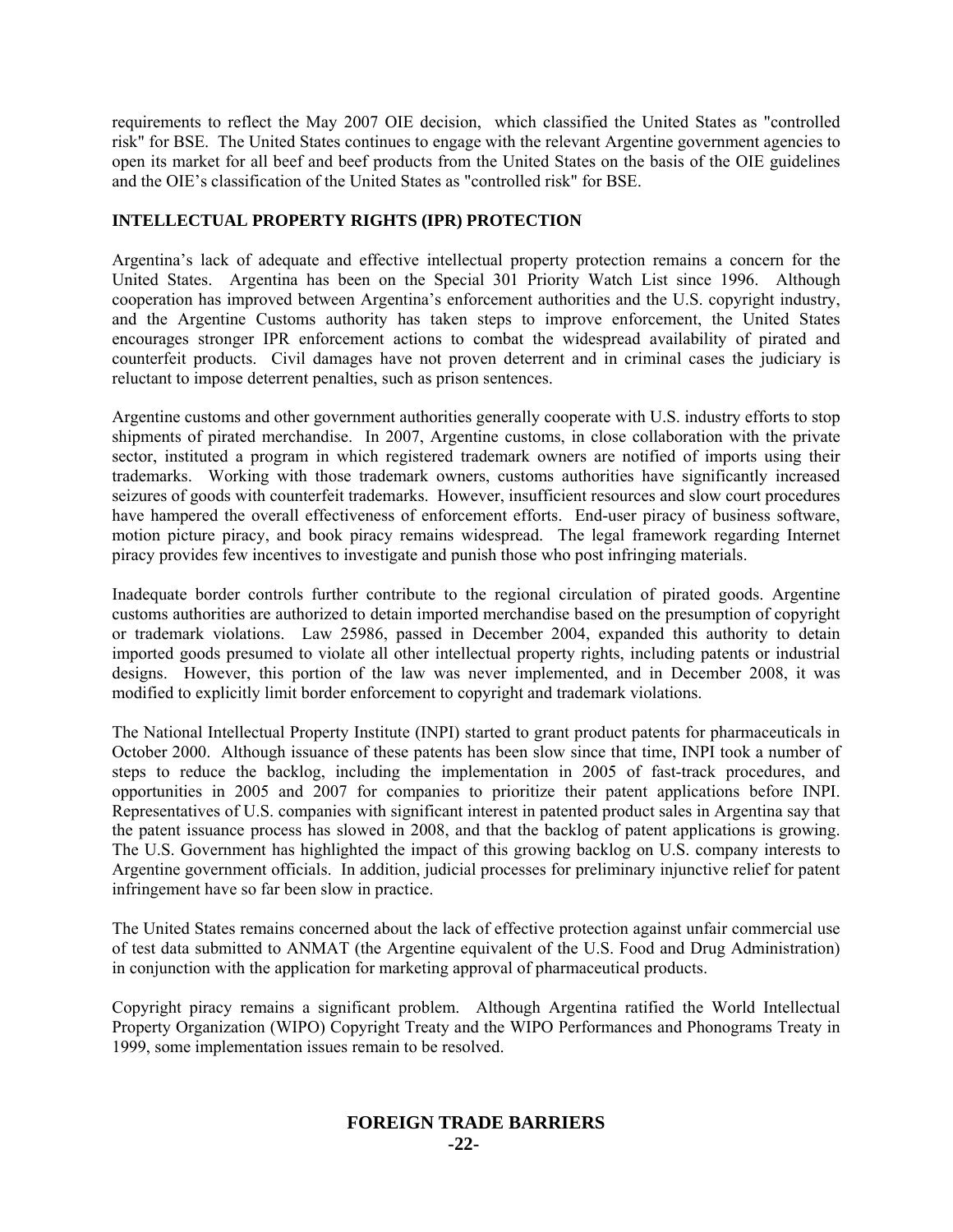Enforcement of copyrights on recorded music, videos, books, and computer software remains inconsistent. The International Intellectual Property Alliance estimates that the trade losses in 2008 were \$340.1 million, an increase from \$306.7 million in 2007. In addition, the government has not eliminated unlicensed software used in government offices.

#### **Biotechnology**

The United States and Argentina have been closely allied in the area of agricultural biotechnology, including as co-complainants in a WTO dispute challenging the EU moratorium on transgenic crops and in discussions on the implementation of the Cartagena Biosafety Protocol. However, the Argentine government has not enforced an intellectual property regime to ensure that companies developing new biotechnology crops are reasonably compensated and guarantee future investment in agricultural biotechnology. Argentina currently produces approximately 47 million tons of soybeans from biotechnology seed, the vast majority of which, according to U.S. private sector estimates, are produced without payment to the U.S. owners of the technology. Efforts are currently underway to rectify this situation. The U.S. Embassy is actively working with the Argentine government, as well as with interested U.S. companies, to support these efforts.

# **SERVICES BARRIERS**

#### **Audiovisual Services**

U.S. industry remains concerned with the added costs associated with exporting movies to Argentina due to measures governing the showing, printing and dubbing of films - and the practice of charging *ad valorem* customs duties on U.S. exports based on the estimated value of the potential royalty generated from the film in Argentina rather than solely on the value of the physical materials being imported.

#### **Financial Services**

Under the WTO General Agreements on Services, Argentina has committed to allow foreign suppliers of noninsurance financial services to establish all forms of commercial presence and has committed to provide market access and national treatment to foreign suppliers of noninsurance financial services. The only significant remaining barrier is the limit on lending for foreign bank branches based on local paid-in capital, as opposed to the parent bank's capital.

#### **GOVERNMENT PROCUREMENT**

Law 25551 of 2001 establishes a national preference for local industry for most government purchases where the domestic supplier bid is no more than 5 percent to 7 percent (the latter figure for small or medium-sized businesses) higher than the foreign bid. The preference applies to tender offers by all government agencies, public utilities, and concessionaires. There is similar legislation at the provincial level. These preferences serve as barriers to participation by foreign firms.

Argentina is not a signatory to the WTO Agreement on Government Procurement, but it is an observer to the WTO Committee on Government Procurement.

# **INVESTMENT BARRIERS**

Argentina's common automotive policy with Brazil (Bilateral Automobile Pact), introduced in 2002 and modified in 2004, 2006, and 2008, significantly restricts bilateral trade in automobiles and automotive

# **FOREIGN TRADE BARRIERS**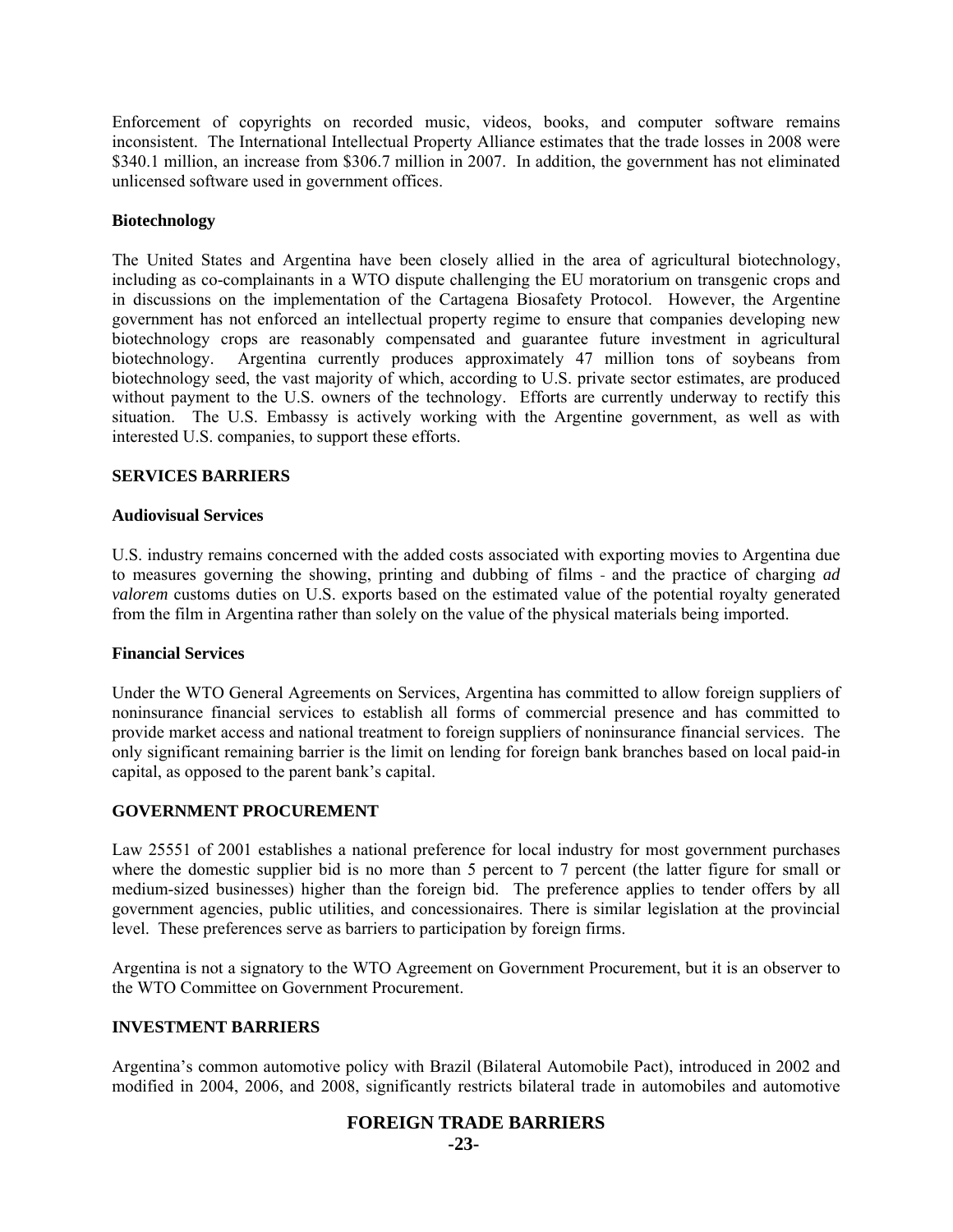parts. (Under the 2008 accord, in effect until 2013, for each \$100 of exports Brazil sells to Argentina, Argentina may ship up to \$250 worth of vehicles and automobile parts back to Brazil. For each \$100 of Argentine exports, the Brazilian automobile industry can ship up to \$195 to Argentina.) There is substantial U.S. investment in automobile manufacturing in Argentina, as well as significant trade of U.S. cars between their U.S. affiliates in Argentina and Brazil. These U.S. firms have optimized their regional production, in some cases through substantial investment in new Argentine production facilities, in line with evolving Bilateral Automobile Pact restrictions.

The Argentine parliament approved a bill to nationalize Argentina's private pension system and transfer pensioner assets to the government social security agency in November 2008. Compensation to investors in the privatized pension system, including to U.S. investors, is pending negotiation as of this writing.

# **Exchange and Capital Controls**

Hard currency export earnings, both from goods and services, must be cleared in the local foreign exchange market, with some exceptions. Time limits to fulfill this obligation range from approximately 60 days to 360 days for goods (depending on the goods involved) and 135 working days for services. For certain capital goods and situations where Argentine exports receive long-term financing not exceeding six years, Argentine exporters face more liberal time limits. The maximum foreign exchange clearance allowed for hydrocarbon exports is 30 percent of total revenues. There is no maximum for exports of certain minerals, re-exports of some temporary imports, and exports to Argentine foreign trade zones. Foreign currency earned through exports may be used for some foreign debt payments.

To combat capital flight and to encourage the return of billions held by Argentines outside the formal financial system (both offshore and in-country), much of it legitimately earned money that was not taxed, Argentina's legislature approved a tax moratorium and capital repatriation law that would provide a tax amnesty for persons who repatriate undeclared offshore assets during a six-month window. The law entered into force December 24, 2008. Under the law, government tax authorities are prohibited from inquiring into the provenance of declared funds, and some critics have raised concerns that this could facilitate money laundering. Implementing regulations are to be promulgated in early 2009, which will clarify that transactions under this law will be subject to existing laws, rules, and regulations related to the prevention of financial crimes, and will also reportedly include a requirement that transfers from abroad originate in countries that comply with international money laundering and terrorism financing standards. Top level Government of Argentina officials have indicated that they will ensure all Argentine legislation, including this law, abides by Argentina's obligations as a member of the Financial Action Task Force (FATF) and the Financial Action Task Force of South America (GAFISUD). In January, the Argentine government took over the Presidency of GAFISUD for 2009.

Argentina has expanded its capital control regime since 2003, with the stated goal of avoiding the potentially disruptive impact of large short-term capital flows on the nominal exchange rate. In May 2005, the government issued Presidential Decree 616 revising registration requirements for inflows and outflows of capital and extended the minimum investment time period from 180 days to 365 days. The Decree also expanded the registration requirement to include "all types of debt operations of residents that could imply a future foreign currency payment to nonresidents" and requires that all foreign debt of private Argentine residents, with the exception of trade finance and initial public debt offerings that bring foreign exchange into the market, must include provisions that the debt need not be repaid in less than 365 days. Since 2004, both foreign and domestic institutional investors are restricted to total currency transactions of \$2 million per month, although transactions by institutions acting as intermediaries for others do not count against this limit.